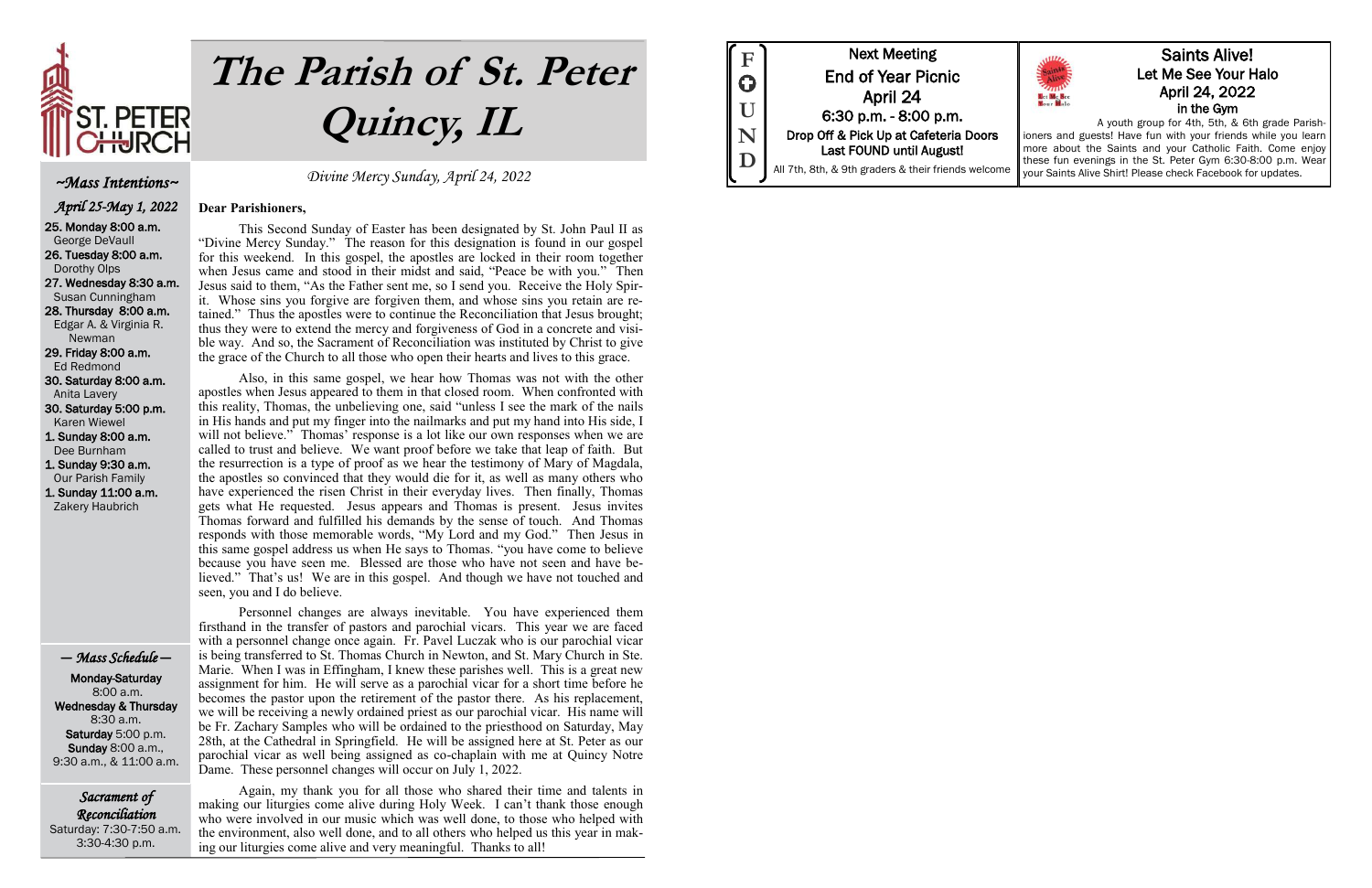## **The School of St. Peter**

School of St. Peter 2500 Maine Street Quincy, IL 62301 Phone: 217-223-1120 Website: www.stpeterschool.com Email: c.venvertloh@cospq.org

### Week of April 24, 2022 A Message from Mrs. Cindy Venvertloh *"St. Peter School provides a quality education built on Catholic values and teachings."*

Monday, Apr. 25: 4th grade Fine Arts Day field trip to QND from 9-10:30.



#### **MENU**

Wednesday, Apr. 27: 8:30 a.m. Children's Mass for ALL grades.

#### WHAT IS HAPPENING THIS WEEK?

Tuesday, Apr. 26: Olympic Day for grades 5-8 at QND; 3rd gr. Field trip to Tangerine Bowl.

Thursday, Apr. 28: Parent Night/ Dress Rehearsal Musical Program 6:30 p.m.

Friday, Apr. 29: Grandparent/ Special Person's Day; 4th quarter midterms sent home.

Job Openings for 2022-2023 School Year

#### PSR Teachers & Substitutes Needed for Next Year

 Let us thank all those who teach........Educating is an act of Love; it is like giving life....

 Our PSR (Parish School of Religion) Group is looking for teachers and substitutes for the 2022-2023 school year. If you are interested or want more details please contact Gina Wolf, PSR Coordinator at 217-257-9966 or at g.wolf@cospq.org. Thank you for your consideration.

#### Adoration Chapel Help Needed

 We are looking to add additional hours at the Adoration Chapel at St Peters, and we need your help. The following hours are available. Please check your schedule, think about it, pray about it, and call Mary at 217-653-3127 or Gina at 217-257-9966 to take an hour or with any questions. Schedules are flexible so if you cannot do every week maybe you can do every other week with a friend alternating with you. Saturday-- 11 am to noon, 2 pm to 3 pm, 6 pm to 7 pm (2nd week of the month), 7 pm to 8 pm, 8 pm to 9 pm, 9 pm to 10 pm, 10 pm to 11 pm, 11 pm to midnight. Thank you for your consideration. Mary and Gina

Lead Usher: Tom Bordewick Ushers: Rodney Becks, Tom Moore, Bob Rakers, Bob Weckbach

Lead Usher: Warren Brush Ushers: Wayne Fessler, Kurt Stuckman, Robert Welding, Jay Zanger

#### Women's Cursillo #352

j

Lead Usher: Tom Strieker Ushers: Tim Brenner, Mario Camacho, Stephen Gramke, Ted Niemann

 *By: Jill Burgess & Family and Sandra Fessler*  í

> Women's Cursillo #352 will be held April 21-24 at the Franciscan Retreat Center located at 1909 N. 18th Street in Quincy.

#### ٦ St. Veronica Guild

 During this three-day experience, those attending pray together, celebrate the Eucharist, listen to talks given by priests, religious and laypersons, and share the fellowship of Jesus Christ and each other. It provides a casual and relaxed experience in a Christian community. Cost of the weekend is \$165.00 with lodging and all meals provided. A partial monetary gift to defray the cost is available if needed.

The St. Veronica Guild will meet Thursday, April 28 in the Lower Level of the rectory at 1:00 p.m., making prayer shawls & blankets for those who need to feel the love of Jesus in a time of need. All are welcome, please join us!

1

í

 For more information or to receive an application please call Dwight/Barb Seeley at 217-224-5615 or go to www.quincycursillo.com and "applications" and print one.

#### St. Francis Principal Position Open

 St. Francis Solanus Parish is seeking a Principal for our Elementary School Applications are being accepted for the position of Principal at St. Francis Solanus Catholic School. We are a Pre-K to 8th grade school with 240 students. The applicant must be a practicing Catholic with strong leadership qualities, excellent communication skills, academic vision and knowledge of current educational methods. Teaching experience is required. Administrative experience is preferred. Candidates must have a Master's degree in Administration and an Illinois or Missouri Certification. Send Resume and Cover Letter to: Rev. Steven Arisman, St. Francis Solanus Parish, 1721 College Ave., Quincy, IL 62301.

Monday: Pulled pork/bun, baby baked potatoes, fresh veggies/dip, fruit.

#### MAY 2022 USHER SCHEDULE Saturday, 5:00 p.m. Mass

Sunday, 8:00 a.m. Mass

Sunday, 9:30 a.m. Mass Lead Usher: Harold Ellerbrock Ushers: Pat Hibbeler, Mike Lawrence, Brian Untiedt, Larry Viar

Sunday, 11:00 a.m. Mass

#### *Easter Flowers We Remember… Jeff Burgess and Bill Fessler*

#### Social Concerns Collection

 Social Concerns will be collecting hamburger helper, pasta and pasta sauce with meat, canned fruit and cereal next weekend, April 30-May 1 for the 1st Sunday collection for the Ladies of Charity. Containers will be located in the Narthex. Thank you in advance!

#### Totus Tuus is Back!!

More than 1,340 raffle tickets were sold through the first week. Friday, April 29th at 4pm is the Super Early Bird deadline UNLESS tickets sell out sooner. Do not wait for your opportunity to have a chance to win the second largest raffle prize. Remember, both the ticket PURCHASER and the SELLER can win the SEB drawing. Get your tickets turned in now! As always, you can buy tickets at [www.quincymedaraffle.com](http://www.quincymedaraffle.com) as well. DON'T MISS OUT! If you need more tickets to sell, let the office know and we can send more home. Thanks for your support!

 St. Peter and St. Francis will be sponsoring Totus Tuus (Catholic Kids Camp) this summer. It will be held at St. Peter this year. Save the date for students going into  $7<sup>th</sup>$  -  $12<sup>th</sup>$  grade on Sunday, July 24<sup>th</sup> - Thursday, July 28<sup>th</sup> (evenings) and students going into  $1^{st}$  – 6<sup>th</sup> grade on Monday, July 25<sup>th</sup> – Friday, July 29th (daytime).

#### Soup and a Smile

 The Soup and a Smile ministry has been busy delivering soup to over 200 parishioners, staff members, and the children at Chaddock. If you know a parishioner who has had surgery, lost a loved one, is homebound, or has had a new baby, please contact Kathy Schwartz 217-779-2824 or Carol Rolves 217-257- 5851. We don't want to miss anyone who could benefit from some yummy soup and a smile! If you would like to support this ministry, donations can be made through the church office.

#### Mass at St. Peter's in Brush Creek & Ice Cream Social

 A Mass will be held on Sunday, April 24th, at 1:00pm at St. Peter's in Brush Creek followed by Ice Cream Social and Fellowship. They are celebrating the 136th anniversary of the ordination of Venerable Father Augustus Tolton.

#### St. Francis Ladies Card Party

Date: Thursday, May 5th, 2022

Time: 11:00-3:00 (doors open at 10:30)

Cost: \$8.00 a person-includes lunch and a chance at a door prize. Reservations: Please call Pat Winking at 217-257-0416 before Monday, May 2<sup>nd</sup>. Only one member of your group should call. Reserve your table now.

Please keep the following in your prayers:

| ~Kristopher Schreacke      | ~Elias Erd         |                |
|----------------------------|--------------------|----------------|
| ~Lilli Foster              | ~lan Mehaffy       | <b>Request</b> |
| ~Hunter Hildebrand         | ~Isabella Benner   | ~Jack Terford  |
| ~Natalie Meyer             | ~Theresa Althoff   | ~Steve Hull    |
| ~Rose Hockgraver           | ~Bonnie Haubrich   | ~Mike Creek    |
| ~Alden & Joyce Shipp       | ~Norma Johnson     | ~Ted Kemner    |
| ~Judie Mehaffy             | ~Jim Steinkamp     | ~Amy Seibert   |
| ~Priscilla & Bill Morrison | ~Julie Eftink      | ~Jo Buckley    |
| ~Kathy Schuckman           | ~John & Barb Meyer | ~Billy Smith   |
| ~Ken & Barb Wolf           | ~Joan Wilson       | ~Anonymous     |
| ~Evelyn Garrett            | ~JoAnn Schaefer    |                |

To have a name added to this list, please call the Parish Office at 222-3155 or email church@cospq.org.

Tuesday: Hot dog/buns, chips, corn, fruit.

Wednesday: Pasta/meat sauce, bosco stick, spinach/ romaine salad, fruit.

Thursday: Cheese pizza, green beans, frozen fruit cup.

Friday: Grandparents Day, hot dog or hamburger, baked beans, chips, potato salad, cookie.

STATIONS OF THE CROSS



The 7th grade students enacted the Stations of the Cross for students in grades K-8 as well as parent visitors on Holy Thursday.

#### WELCOME TO THE STAFF—Miss Emily Cintron

 You may be aware that we have hired an additional Kindergarten teacher. Her name is Emily Cintron. Due to our great numbers this year we felt it necessary to create a 3rd classroom for Kindergar-



Miss Cintron is so excited to start the 2022-2023 school year out as a

kindergarten teacher at St. Peter! She has a passion for working with our youngest learners, and helping each child progress in all areas of their development—academic, social, language, and motor—is a challenge that she is honored to accept daily. She strives to create a community of learners that nurtures this growth in a positive, fun environment. She is also looking forward to starting the new school year off as Mrs. Riese for the first time, as her fiancé Austin and she will be married in June! She is excited to help students learn and grow academically and in their faith at St. Peter!

#### Daycare Coordinator Position Open For 2022-2023 School Year

 Hours of work take place from 2:15-5:45pm Monday-Friday. Duties include: providing a safe and enjoyable environment for students & day care staff, supervising daycare staff & assigning tasks, printing out weekly attendance, working with kitchen manager to provide snacks, billing families for daycare use, familiarizing oneself with students and parent, having computer skills, maintaining a clean environment, cleaning & sanitizing work area & providing activities for 50-70 students in graders Preschool 4's-8th. If you are interested send a resume along with two or more references to Mrs. Cindy Venvertloh at 2500 Maine Street, Quincy, IL 62301.

#### "Everybody Wins" Mega Raffle Update – Tickets Going Fast!